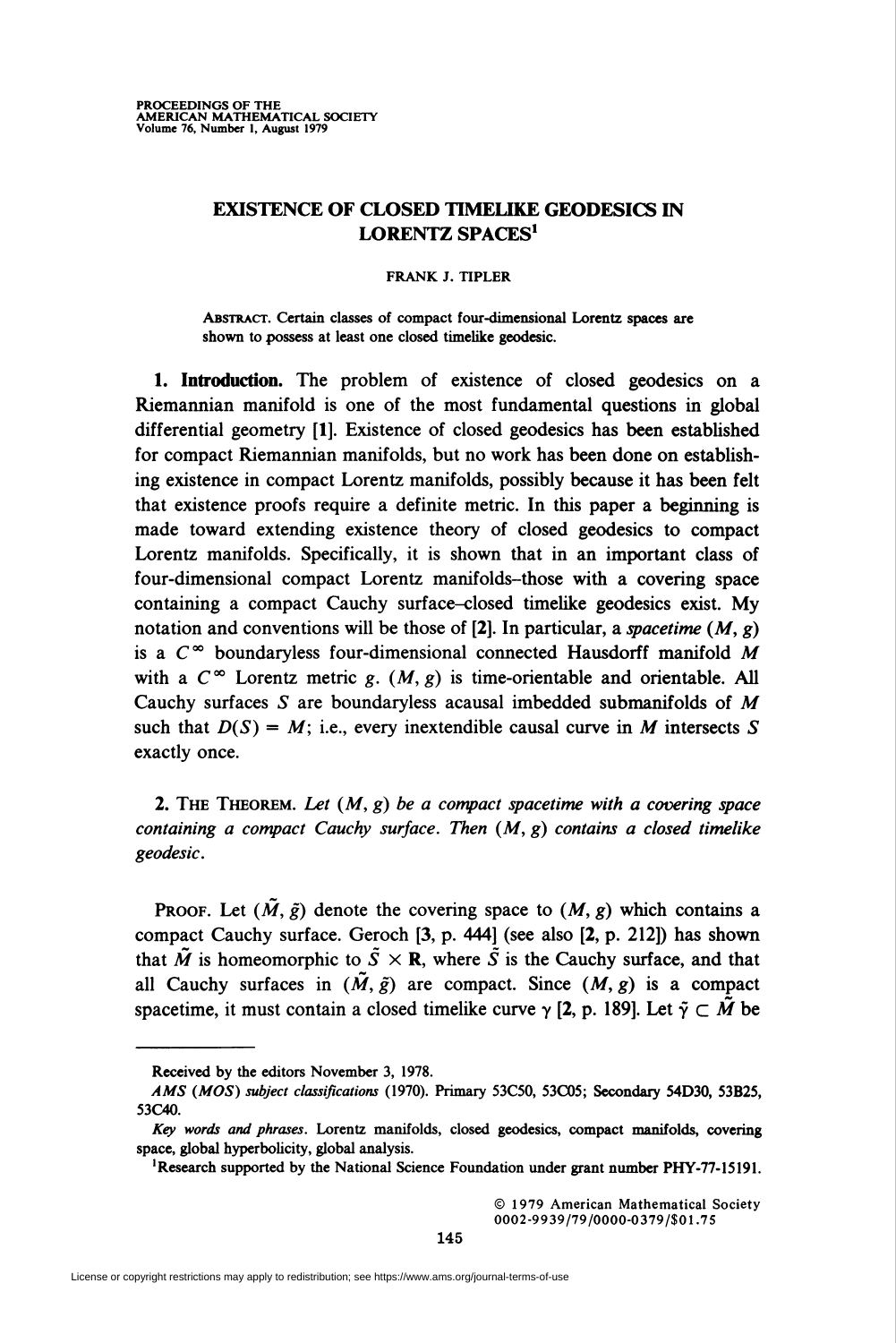a timelike curve segment which is mapped one-to-one and onto  $\gamma$  by the covering map f. The closure of  $\tilde{\gamma}$  has two endpoints,  $\tilde{p}'$  and  $\tilde{p}''$ , both of which are mapped into the same point of  $\gamma$  by the covering map. By the compactness of  $\tilde{S}$ , the fact that  $\tilde{M}$  is homeomorphic to  $\tilde{S} \times \mathbf{R}$ , and the properties of the covering map, there exist disjoint compact Cauchy surfaces  $\tilde{S}'$  and  $\tilde{S}''$ such that  $\tilde{p'} \in \tilde{S'}$ ,  $\tilde{p}'' \in \tilde{S''}$ , and  $\tilde{S'}$  is isometric to  $\tilde{S''}$ . (Pick any compact Cauchy surface  $\tilde{S}'$  through  $\tilde{p}'$ , and use the covering map to construct its image  $\tilde{S}''$  through  $\tilde{p}''$ . The Cauchy surfaces  $\tilde{S}'$  and  $\tilde{S}''$  will be disjoint by the properties of the covering map.) The distance function  $d(\tilde{u}', \tilde{v}'')$  for all points  $\tilde{u}' \in \tilde{S}'$  and  $\tilde{v}'' \in \tilde{S}''$  is finite and continuous in  $\tilde{u}'$  and  $\tilde{v}''$  by Lemma 6.7.3 of [2, p. 215]; in particular it is finite and continuous for corresponding points  $\tilde{p}'$ ,  $\tilde{p}''$  of  $\tilde{S}'$  and  $\tilde{S}''$ , respectively. Since  $d(\tilde{p}', \tilde{p}'')$  is a continuous function on the compact set  $\tilde{S}''$ , it attains its maximum value for the points  $\tilde{q}'$ ,  $\tilde{q}''$  say. By Proposition 6.7.1 of [2, p. 213] and the argument on p. 216 of [2], there exists a timelike geodesic  $\tilde{\alpha}$  of length  $d(\tilde{q}', \tilde{q}'')$  between  $\tilde{q}'$  and  $\tilde{q}''$ . The geodesic  $\tilde{\alpha}$ projects into a closed timelike curve  $\alpha$  in  $(M, g)$ , and  $\alpha$  is a geodesic everywhere except possibly at  $f(\tilde{q}') = f(\tilde{q}'') = q$ , where the tangent to  $\alpha$  might not be defined. However,  $\alpha$  must be a geodesic with well-defined tangent at q also, for otherwise by Proposition 4.5.3 of [2, p. 105] we could deform  $\alpha$  into a closed timelike curve whose cover in  $(M, \tilde{g})$  would have greater length from  $\tilde{S}'$  to  $\tilde{S}''$  than  $\tilde{\alpha}$ . But this is impossible since  $\alpha$  has maximal length among all timelike curves from a point in  $\tilde{S}'$  to the corresponding point in  $\tilde{S}''$ . Thus  $\alpha$  is a closed timelike geodesic in  $(M, g)$ .  $\square$ 

3. Discussion. The above theorem can be extended without much difficulty to any dimension greater than or equal to 2, since all the necessary lemmas from [2] can easily be generalized to any dimension  $\ge 2$ . I have restricted the proof given above to four dimensions in order to simplify the proof.

The restriction to compact Lorentz manifolds with globally hyperbolic covering spaces is unfortunately very severe. Such a restriction is necessary in order to use without modification the distance function theory for Lorentz manifolds developed by Hawking [2]. However, the above theorem does apply to most simple examples of Lorentz manifolds. The restriction to nonsimply connected compact Lorentz manifolds is not strong, at least in four dimensions, since in four dimensions all compact Lorentz manifolds are not simply connected [2, p. 190]. It is hoped that the ideas used in the proof of the above theorem could suggest a proof for general Lorentz manifolds.

It should be mentioned that no compact Lorentz manifold is of any physical interest, since all such manifolds have closed timelike curves ([2, p. 189], [4, p. 38], [5, p. 783]).

## **REFERENCES**

<sup>1.</sup> W. Klingenberg, Lectures on closed geodesics, Grundlehren der Mathematischen Wissenschaften, Band 230, Springer-Verlag, Berlin, 1978.